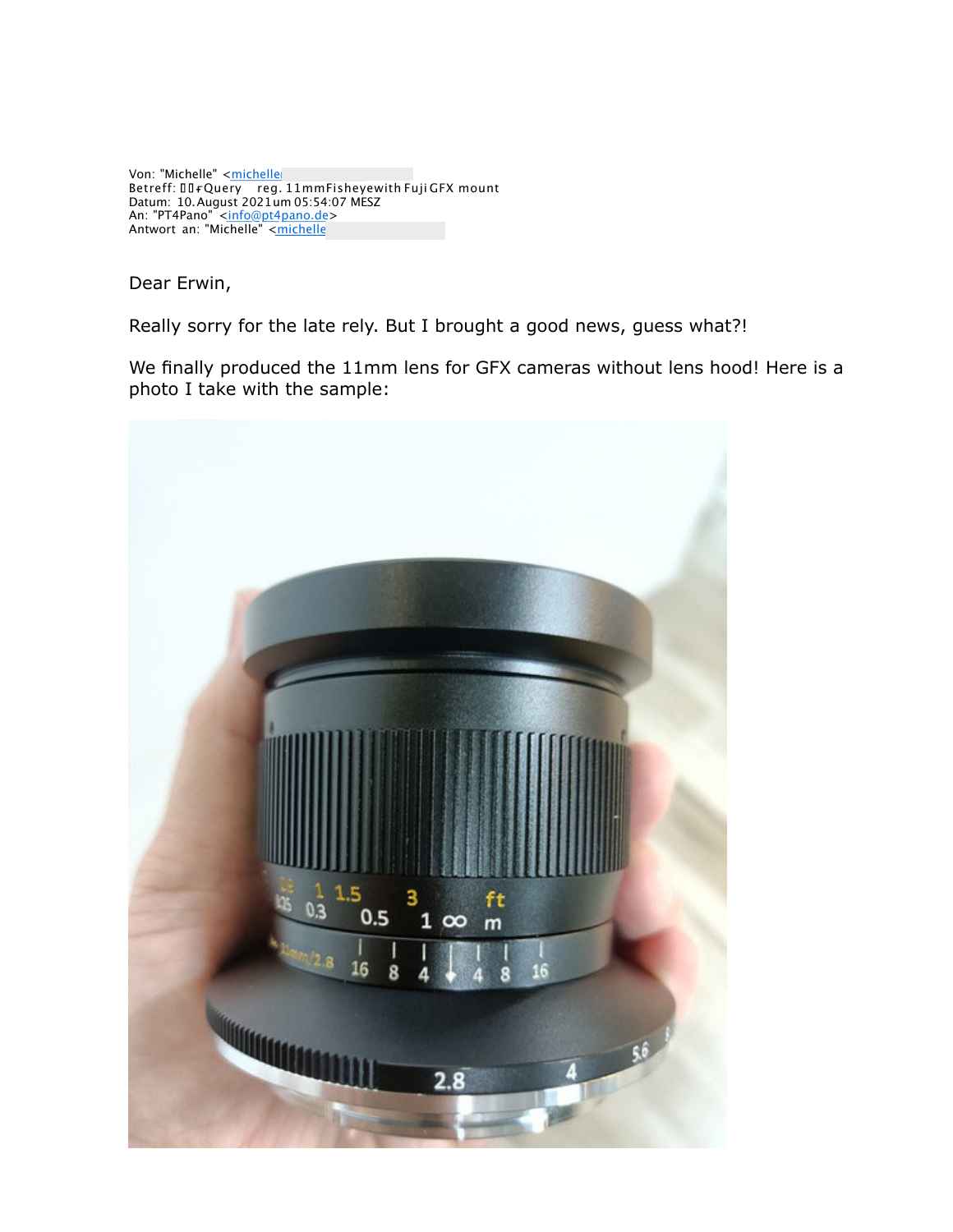

The bayonet is so big, 77cm in diameter.And the length is 66cm. It may be available to sell at the beginning of next month.

Feel free to share your idea and suggestion with us.

Best regards,

Michelle.

## Web:www.ttartisan.com